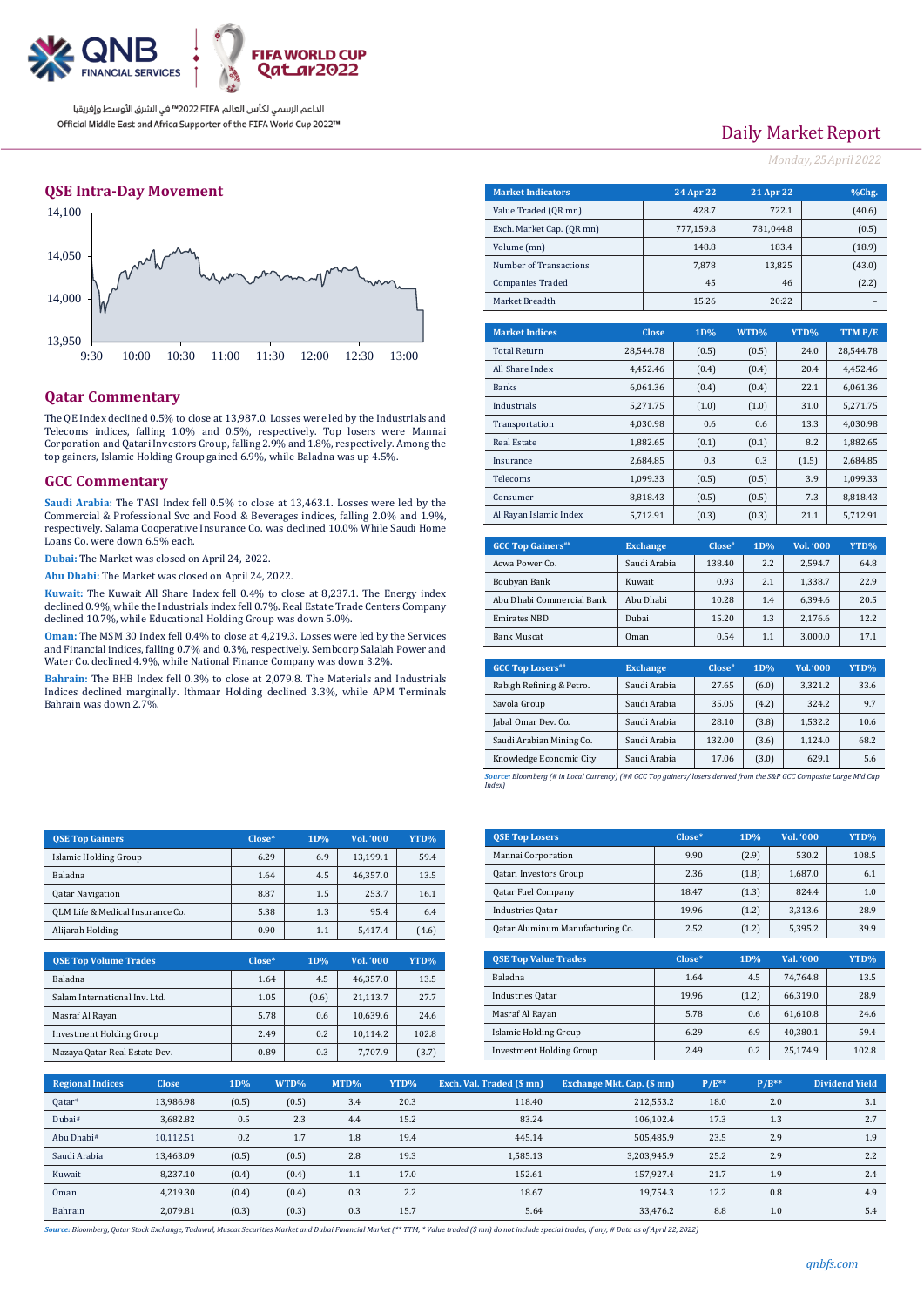

# Daily Market Report

## *Monday, 25April 2022*

### **Qatar Market Commentary**

- The QE Index declined 0.5% to close at 13,987. The Industrials and Telecoms indices led the losses. The index fell on the back of selling pressure from Qatari and Arab shareholders despite buying support from GCC and Foreign shareholders.
- Mannai Corporation and Qatari Investors Group were the top losers, falling 2.9% and 1.8%, respectively. Among the top gainers, Islamic Holding Group gained 6.9%, while Baladna was up 4.5%.
- Volume of shares traded on Sunday fell by 18.9% to 148.8mn from 183.4mn on Thursday. Further, as compared to the 30-day moving average of 253.2mn, volume for the day was 41.2% lower. Baladna and Salam International Inv. Ltd. were the most active stocks, contributing 31.2% and 14.2% to the total volume, respectively.

| <b>Overall Activity</b>        | Buy $\%^*$ | Sell %* | Net (OR)         |
|--------------------------------|------------|---------|------------------|
| Qatari Individuals             | 50.22%     | 42.28%  | 34.020.293.3     |
| <b>Qatari Institutions</b>     | 13.29%     | 27.85%  | (62, 431, 102.9) |
| <b>Qatari</b>                  | 63.50%     | 70.13%  | (28, 410, 809.6) |
| <b>GCC</b> Individuals         | 0.41%      | 0.29%   | 523,376.7        |
| <b>GCC</b> Institutions        | 3.63%      | 0.96%   | 11,418,236.8     |
| GCC                            | 4.04%      | 1.25%   | 11,941,613.6     |
| Arab Individuals               | 15.03%     | 15.65%  | (2,640,714.9)    |
| <b>Arab Institutions</b>       | $0.00\%$   | 0.19%   | (820,000.0)      |
| Arab                           | 15.03%     | 15.84%  | (3,460,714.9)    |
| Foreigners Individuals         | 3.23%      | 5.09%   | (7,974,366.1)    |
| <b>Foreigners Institutions</b> | 14.20%     | 7.69%   | 27,904,277.0     |
| <b>Foreigners</b>              | 17.43%     | 12.78%  | 19,929,910.9     |

*Source: Qatar Stock Exchange (\*as a % of traded value)*

## **Earnings Releases and Earnings Calendar**

#### **Earnings Releases**

| <b>Company</b>                                  | <b>Market</b> | <b>Currenc</b> | Revenue<br>$(mn)$ 102022 | % Change<br>YoY | <b>Operating Profit</b><br>$(mn)$ 102022 | % Change<br>YoY | <b>Net Profit</b><br>(mn)<br>102022 | % Change YoY |
|-------------------------------------------------|---------------|----------------|--------------------------|-----------------|------------------------------------------|-----------------|-------------------------------------|--------------|
| Saudi Paper Manufacturing Co.                   | Saudi Arabia  | <b>SR</b>      | 194.7                    | 22.8%           | 18.5                                     | $-5.1%$         | 13.3                                | $-5.4%$      |
| National Shipping Company of Saudi Arabia       | Saudi Arabia  | <b>SR</b>      | 1,579.1                  | 32.8%           | 119.1                                    | 94.0%           | 64.9                                | 49.0%        |
| Saudi Automotive Services Co.                   | Saudi Arabia  | <b>SR</b>      | 1,272.5                  | 69.5%           | 20.4                                     | $-13.2%$        | 8.0                                 | $-33.2%$     |
| Thob Al Aseel Co.                               | Saudi Arabia  | <b>SR</b>      | 186.3                    | 34.2%           | 24.5                                     | 27.5%           | 19.0                                | 35.8%        |
| Elm Co.                                         | Saudi Arabia  | <b>SR</b>      | 1.092.0                  | 41.1%           | 270.0                                    | 59.8%           | 250.0                               | 47.9%        |
| Banque Saudi Fransi                             | Saudi Arabia  | <b>SR</b>      | 1.492.0                  | 6.0%            | 1,851.0                                  | 3.1%            | 875.0                               | 12.2%        |
| Al Sulaiman Al Habib Medical Services           | Saudi Arabia  | <b>SR</b>      | 1.990.9                  | 17.5%           | 422.1                                    | 20.7%           | 390.5                               | 22.4%        |
| Oman Telecommunications Co.                     | Oman          | <b>OMR</b>     | 634.8                    | 5.3%            | N/A                                      | N/A             | 62.5                                | 11.6%        |
| Oman National Engineering & Investment          | Oman          | <b>OMR</b>     | 18.0                     | 17.5%           | N/A                                      | N/A             | 0.4                                 | 22.8%        |
| Al Batinah Development & Investment Holding Co. | Oman          | <b>OMR</b>     | 77.5                     | $-21.2%$        | N/A                                      | N/A             | 26.8                                | $-46.4%$     |
| Oman Packaging Co.                              | Oman          | <b>OMR</b>     | 3.4                      | 9.7%            | N/A                                      | N/A             | 0.1                                 | $-62.0\%$    |

*Source: Company data: DFM, ADX, MSM, TASI, BHB. (#Values in Thousands, \*Financial for 1Q2022)*

#### **Earnings Calendar**

| <b>Tickers</b> | <b>Company Name</b>                           | Date of reporting 1Q2022 results | No. of days remaining | <b>Status</b> |
|----------------|-----------------------------------------------|----------------------------------|-----------------------|---------------|
| <b>DBIS</b>    | Dlala Brokerage & Investment Holding Company  | 25-Apr-22                        | $\bf{0}$              | Due           |
| QGRI           | Qatar General Insurance & Reinsurance Company | 25-Apr-22                        | $\bf{0}$              | Due           |
| <b>QIGD</b>    | Qatari Investors Group                        | 25-Apr-22                        | $\mathbf{0}$          | Due           |
| <b>ERES</b>    | <b>Ezdan Holding Group</b>                    | 25-Apr-22                        | $\mathbf{0}$          | Due           |
| IQCD           | Industries Qatar                              | 25-Apr-22                        | $\bf{0}$              | Due           |
| ZHCD           | <b>Zad Holding Company</b>                    | 25-Apr-22                        | $\bf{0}$              | Due           |
| IGRD           | <b>Investment Holding Group</b>               | 25-Apr-22                        | $\mathbf{0}$          | Due           |
| QLMI           | QLM Life & Medical Insurance Company          | 25-Apr-22                        | $\bf{0}$              | Due           |
| QATI           | Qatar Insurance Company                       | 26-Apr-22                        | 1                     | Due           |
| GWCS           | <b>Gulf Warehousing Company</b>               | 26-Apr-22                        | 1                     | Due           |
| MPHC           | Mesaieed Petrochemical Holding Company        | 26-Apr-22                        | 1                     | Due           |
| QISI           | Qatar Islamic Insurance Group                 | 26-Apr-22                        | 1                     | Due           |
| <b>MERS</b>    | Al Meera Consumer Goods Company               | 26-Apr-22                        | $\mathbf{1}$          | Due           |
| MCCS           | Mannai Corporation                            | 26-Apr-22                        | 1                     | Due           |
| <b>VFQS</b>    | Vodafone Qatar                                | 26-Apr-22                        | $\mathbf{1}$          | Due           |
| QIMD           | Qatar Industrial Manufacturing Company        | 26-Apr-22                        | $\mathbf{1}$          | Due           |
| ORDS           | Ooredoo                                       | 27-Apr-22                        | 2                     | Due           |
| <b>MRDS</b>    | Mazaya Qatar Real Estate Development          | 27-Apr-22                        | 2                     | Due           |
| AHCS           | Aamal Company                                 | 27-Apr-22                        | 2                     | Due           |
| <b>DHBK</b>    | Doha Bank                                     | 27-Apr-22                        | 2                     | Due           |
| QFBQ           | <b>Qatar First Bank</b>                       | 27-Apr-22                        | 2                     | Due           |
| QOIS           | <b>Qatar Oman Investment Company</b>          | 27-Apr-22                        | 2                     | Due           |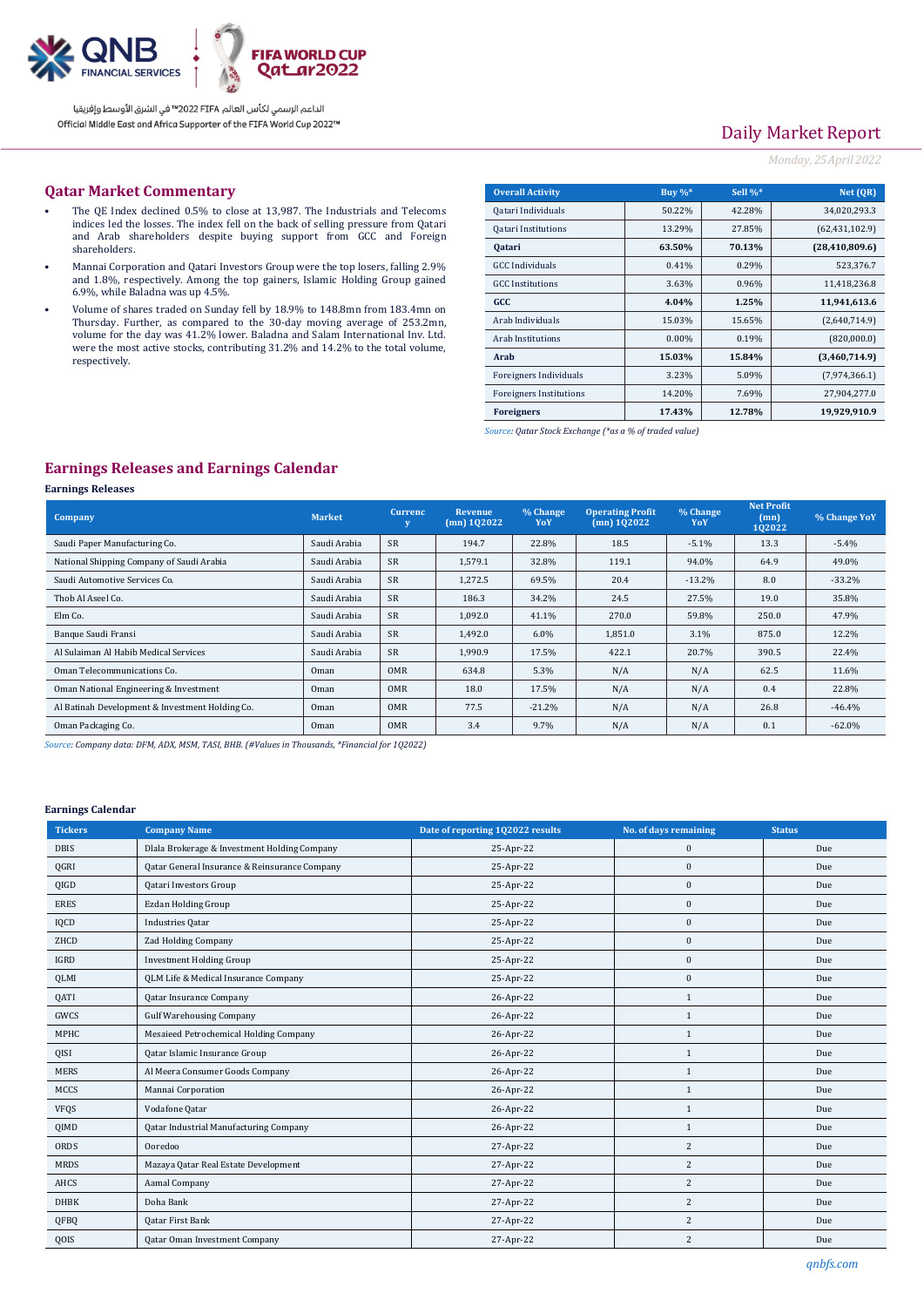

# Daily Market Report

*Monday, 25April 2022*

| QAMC        | Qatar Aluminum Manufacturing Company     | 27-Apr-22 | Due |
|-------------|------------------------------------------|-----------|-----|
| GISS        | <b>Gulf International Services</b>       | 27-Apr-22 | Due |
| <b>MARK</b> | Masraf Al Rayan                          | 27-Apr-22 | Due |
| <b>DOHI</b> | Doha Insurance Group                     | 27-Apr-22 | Due |
| <b>BLDN</b> | Baladna                                  | 27-Apr-22 | Due |
| <b>QCFS</b> | Qatar Cinema & Film Distribution Company | 27-Apr-22 | Due |
| AKHI        | Al Khaleej Takaful Insurance Company     | 27-Apr-22 | Due |

*Source: QSE*

### **Qatar**

- **QIIK's bottom line rises 5.0% YoY and 80.3% QoQ in 1Q2022, in-line with our estimate –** Qatar International Islamic Bank's (QIIK) net profit rose 5.0% YoY (+80.3% QoQ) to QR294.9mn in 1Q2022, in line with our estimate of QR296.2mn (variation of -0.4%). Total income from financing & investing activities decreased 6.9% YoY and 2.0% QoQ in 1Q2022 to QR516.9mn. The company's total income came in at QR593.4mn in 1Q2022, which represents a decrease of 2.8% YoY (-2.1% QoQ). The bank's total assets stood at QR64.8bn at the end of March 31, 2022, up 4.0% YoY (+4.9% QoQ). Financing assets were QR37.8bn, registering a decline of 10.0% YoY at the end of March 31, 2022. However, on QoQ basis, financing assets increased 2.2%. Customers' current accounts declined 2.1% YoY to reach QR8.0bn at the end of March 31, 2022. However, on QoQ basis, customers' current accounts rose 7.9%. The earnings per share amounted to QR0.19 in 1Q2022 as compared to QR0.19 in 1Q2021. (QSE, QNBFS Research)
- **BRES posts 20.8% YoY increase but 39.4% QoQ decline in net profit in 1Q2022 –** Barwa Real Estate Company's (BRES) net profit rose 20.8% YoY (but declined 39.4% on QoQ basis) to QR228.9mn in 1Q2022.The company's net rental and finance lease income came in at QR326.8mn in 1Q2022, which represents a decrease of 2.9% YoY (-5.9% QoQ). EPS amounted to QR0.059 in 1Q2022 as compared to QR0.049 in 1Q2021. (QSE)
- **IHGS' bottom line rises 412.2% YoY and 269.0% QoQ in 1Q2022 –** Islamic Holding Group 's (IHGS) net profit rose 412.2% YoY (+269.0% QoQ) to QR6.4mn in 1Q2022.The company's net brokerage & commission income came in at QR5.7mn in 1Q2022, which represents an increase of 207.3% YoY (+77.9% QoQ). EPS amounted to QR0.113 in 1Q2022 as compared to QR0.022 in 1Q2021. (QSE)
- **QGMD reports net profit of QR0.5mn 1Q2022 –** Qatari German Company for Medical Devices (QGMD) reported net profit of QR0.5mn in 1Q2022 as compared to net profit of QR0.5mn in 1Q2021 and net loss of QR0.4mn in 4Q2021. EPS amounted to QR0.0045 in 1Q2022 as compared to QR0.004 in 1Q2021. (QSE)
- **QCB: Qatar banks post 24.51% YoY rise in provisions in February –** The provisions towards expected credit loss grew slower (year-on-year) than the total provisions in Qatar's commercial lenders in February, according to the central bank data. The total provisions reported 24.51% YoY expansion to QR42.92bn, which is 2.3% of the total liabilities of the commercial banks in the review period, said the figures of the Qatar Central Bank. The provisions against specific loans/advances and expected credit loss together constituted 83.13% of the total provisions in February 2022. The provisions inside Qatar (in both local and foreign currency terms) reported a 30.12% year-on-year surge to QR35.51bn, about 83% of the total provisions in the banking sector in February this year. The provisions outside Qatar (in both local and foreign currency terms) was up 3.34% on a yearly basis to QR7.42bn, which was about 17% of the total provisions in the review period. Of the total provisions made by the commercial banks in February, as much as QR22.16bn was made against special loans/advances. Such provisions witnessed a 32.38% expansion YoY. (Gulf Times)
- **Widam Food change of board member representation –** Widam Food Company announced that the Al-Etkan Trading LLC- Non-Independent has appointed Mr. Shaheen Jassim Hamad Al-Sulaiti, a Qatari national, to become the Company approved representative on the Board of Widam Food Company (Q.P.S.C.) replacing Mr. Safwan Fayez Hussein Al- Moubaydeen. (QSE)
- **Qatari German Co. for Medical Devices AGM and EGM endorses items on its agenda –** Qatari German Co. for Medical Devices announced the results of the AGM and EGM. The meeting was held on 24/04/2022 and the following resolutions were approved. The Qatari German Company for Medical Devices (Q.P.S.C) announced the results of the Ordinary and Extraordinary General Assembly meeting held on 04/24/2022 (the reserve date), where Mr. Hazem Al-Sarkhi of Talal Abu Ghazaleh & Co. - Observers announced Calculations A quorum is met for the ordinary and extraordinary general assembly Ordinary

General Assembly: Where the following has been approved: 1) The report of the Board of Directors on the company's activity and its financial position for the fiscal year ending on 31/12/2021 and the company's future plan was heard and approved. 2) The auditors' report on the company's balance sheet and final accounts for the financial year ending on 12/31/2021 was approved. 3) The company's balance sheet and profit and loss account for the financial year ending on 31/12/2021 were approved, and the Board of Directors' recommendation regarding not distributing profits. 4) The company's corporate governance report for the year 2021 was approved 5) The members of the Board of Directors were absolved of liability for the financial period ending on 31/12/2021, and no rewards were distributed. 6) The external auditor of Mazaras Company was appointed for the fiscal year 2022, in return for a fee of 75,000 thousand (Qatari riyals). Ordinary Extraordinary General Assembly: Where the following has been approved: 1) The shareholders approved the request of the board of directors to continue the company's business despite the fact that its accumulated losses amounted to more than the company's capital, and it was approved. 2) Approval of the amendment of some articles of the statute, the most important of which are the proposed amendments in accordance with the requirements of Law No. (8) of 2021 amending some provisions of the Commercial Companies Law promulgated by Law No. (11) of 2015. And authorizing the Chairman of the Board of Directors to do the necessary for this. (QSE)

- **Inma Holding to hold its investors relation conference call on April 27 to discuss the financial results –** Inma Holding announced that the conference call with the Investors to discuss the financial results for the Quarter 1 2022 will be held on 27/04/2022 at 01:30 PM, Doha Time. (QSE)
- **Mazaya Qatar Real Estate Development to hold its investors relation conference call on April 28 to discuss the financial results –** Mazaya Qatar Real Estate Development announced that the conference call with the Investors to discuss the financial results for the Quarter 1 2022 will be held on 28/04/2022 at 01:30 PM, Doha Time. (QSE)
- **Dlala Brokerage and Investment Holding Co. to hold its investors relation conference call on April 28 to discuss the financial results –** Dlala Brokerage and Investment Holding Co. announced that the conference call with the Investors to discuss the financial results for the Quarter 1 2022 will be held on 28/04/2022 at 01:00 PM, Doha Time. (QSE)
- **GWCS' global logistics solutions are highlighted in a new CNN campaign –** GWCS, Qatar's leading logistics provider, is collaborating with CNN International Commercial (CNNIC) on a new multi-platform campaign across Europe, Middle East and Africa (EMEA) to highlight their global logistics services and role as the official host nation logistics provider for the FIFA World Cup Qatar 2022. The campaign, titled 'Life, Delivered', showcases GWCS' unique role in providing intricate planning and robust infrastructure for logistics spanning various sectors including cold chain, oil and gas, pharmaceuticals, fine art and mega-events such as the FIFA World Cup. The creative concept developed and produced by Create, CNNIC's in-house studio, focuses on the people and places within a trusted and efficient global supply chain and a variety of communities and industries. This will be brought to life in a branded content campaign covering a two-minute hero film, 30-second TVC and a collection of native articles featured on a dedicated sponsored microsite and across CNN International TV, digital and CNN Arabic. (Peninsula Qatar)
- **Trend Micro to empower Qatar's SMBs with tailored cybersecurity solutions –**Trend Micro Incorporated, a global leader in cybersecurity solutions, yesterday announced the launch of a strategic initiative to bolster the cyber security stance of small and medium-sized businesses (SMBs) in Qatar, through its Worry-Free services – a suite of SMB-specific security solutions. The company's goal is to strengthen the nation's SMBs in their digital transformation journeys through dedicated cybersecurity to protect them in the evolving digital era. "SMBs are the backbone of our economy as they're at the frontline creating jobs, adding revenues and contributing to the country's GDP," says Assad Arabi, Managing Director, Gulf Cluster, Trend Micro, "They need a strong cybersecurity strategy to back their growth plans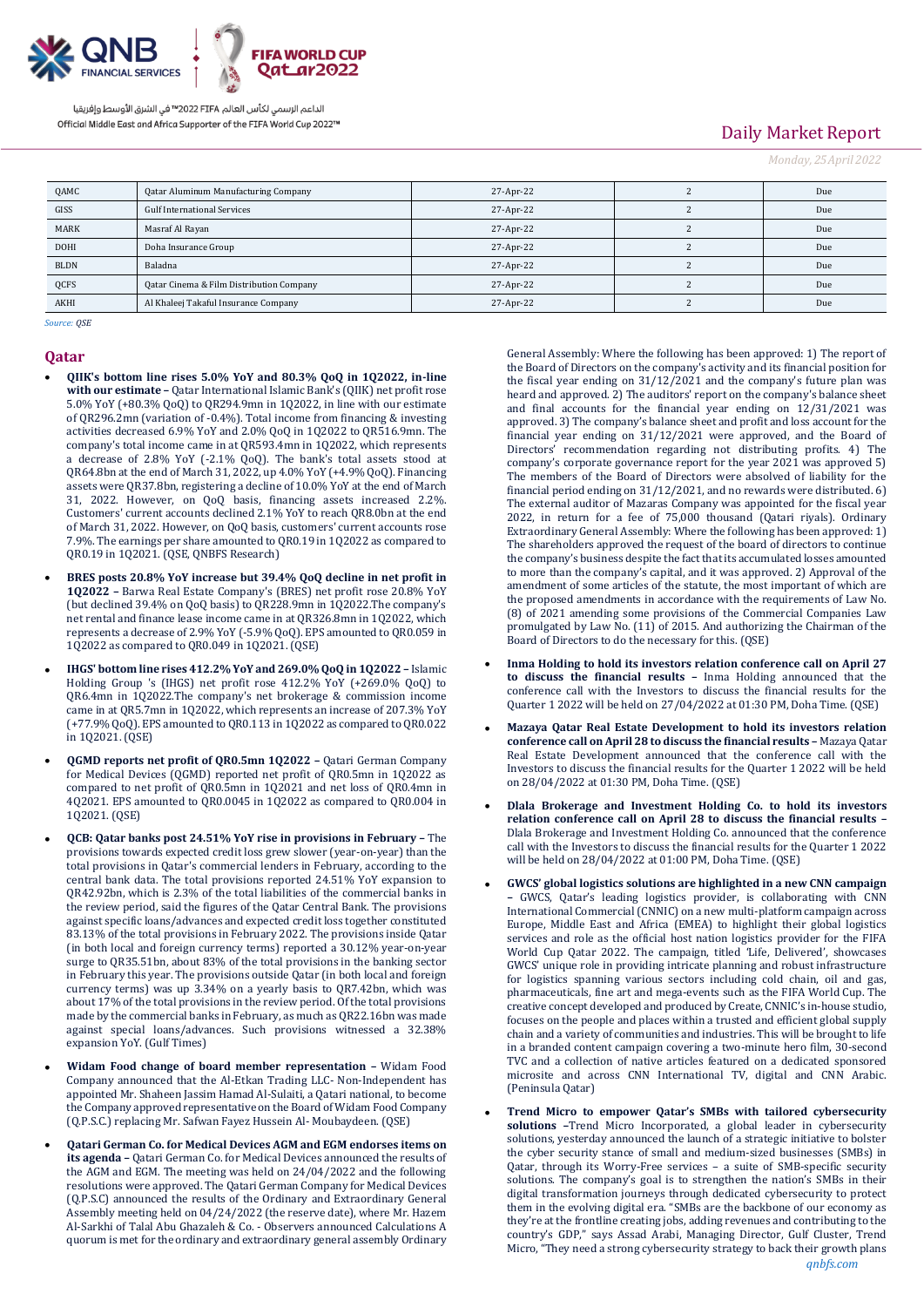

and maintain stability as bad actors are becoming stealthier in their approach and consistently looking for vulnerabilities. We understand the security needs of small businesses in Qatar and want to work closely with them, empower them, and do every-thing in our capacity to protect their digital assets while they achieve new standards in the digital world." (Peninsula Qatar)

- **EU hails Qatar's achievements in labor law reforms –** The annual report of the European Union "Human Rights and Democracy in the World 2021" praised the labor law reforms in the State of Qatar, such as the abolition of the sponsorship system and the implementation of the minimum wage decision; noting that they are positive steps in labor law reforms, and that the year 2021 witnessed strong labor reforms in Qatar. The EU report said that these new reforms made Qatar the first country in the region that allows all workers to change jobs before their contracts expire without the consent of the employer. The report valued the relationship of the National Human Rights Committee and its regular interaction with the institutions of the European Parliament, and Qatar's invitation to the European Union agency to visit the country. The EU report pointed to the implementation of the new minimum wage for all workers last year, including foreign workers. (Peninsula Qatar)
- **QC Chairman: Private sector playing key role in providing safe work environment –** Qatar Chamber (QC) Chairman Sheikh Khalifa bin Jassim Al Thani said Qatar has made great progress in the field of occupational health and safety through concerted efforts from all parties concerned, including the private sector. Speaking at Occupational Safety and Health Conference organized by the Ministry of Labor yesterday, Sheikh Khalifa said the private sector has taken upon itself the creation of a healthy and sound professional environment. He noted that the welfare, safety and health of workers contribute to ensuring societal productivity and economic development. Sheikh Khalifa said laws and legislation obligate employers to inform workers about work risks and means of prevention, and to set detailed instructions on occupational health and safety means to protect workers from the dangers they may be exposed to while performing their jobs, in addition to laws on defining and regulating services and precautions necessary to protect workers at work from dangers that are associated with works, machinery, means and levels, and the organization of means of prevention from occupational diseases. (Peninsula Qatar)
- **Preventive measures ensured occupational safety in Qatar –** Minister of Labor HE Dr. Ali bin Smaikh Al Marri stressed that Qatar attaches substantial attention to occupational safety and health by supporting coordination and fruitful cooperation with local and international partners. It is with the aim of enhancing compliance at the national level at the same time with alignment with international standards, the Minister said addressing the Occupational Safety and Health Conference, held under the slogan "Occupational Safety and Health -Commitments and Responsibilities", as part of observing the World Day for Safety and Health at Work, which is marked on April 28 annually. (Peninsula Qatar)
- **Qatar leads travel recovery in Middle East Qatar is leading travel** recovery in the Middle East, demonstrating a 7% increase compared to prepandemic levels, Qatar Tourism has announced citing a report by leading travel data and analytics company ForwardKeys. "As there is much talk about travel recovery around the world, first with the Americas leading in 2021 and again in 2022, travel data experts at ForwardKeys are noticing the first taste of recovery in Africa and the Middle East," ForwardKeys says in its report, noting that Qatar is the "most recovered destination in the Middle East". "Looking at the issued tickets for international arrivals in the Middle East in Q2 this year, it's Qatar which is the soaring falcon, demonstrating a 7% increase compared to pre-pandemic levels," the report states. The report points out that the largest origin market for the Middle East is the UK with shares of 12.8%, and while compared with 2019 it is performing well, at just -6% behind, it's the US that is leading the recovery with a +15% increase compared to 2019 and shares just slightly smaller at 11.3%. (Gulf Times)
- **Food delivery culture boom in Qatar boosts restaurant sales during Ramadan –** On the backdrop of a booming food delivery culture in Qatar, a number of restaurant businesses here are witnessing a boost in their daytime delivery sales during Ramadan to cater to non-fasting customers. Across the region, restaurants usually witness a slowdown in business during the holy month of Ramadan. But online food deliveries, which saw a rapid growth during the COVID-19 pandemic, are now keeping some food businesses afloat despite being closed to dine-in customers during daytime. "We have the approval from the ministry for deliveries that's why we open the restaurant during the daytime as well. But we don't allow customers to dine-in before iftar. We started daytime deliveries during Ramadan in 2019 before the pandemic. But at that time food deliveries were still not that popular. We were not receiving much delivery orders. But now, even during daytime, we

# Daily Market Report

*Monday, 25April 2022*

get more orders for delivery. This Ramadan, we were receiving an average of 40-45 daily delivery orders for this branch only," Nagendra Rai, Restaurant Manager at Papa John's Old Airport branch told The Peninsula yesterday. (Peninsula Qatar)

- **Remittance activity 'gradually returning to pre-pandemic levels' –** The availability of digital platforms and apps, as well as low daily infection rates and more relaxed health and safety protocols, are among the factors that have been steadily pushing remittance activity back to pre-pandemic levels, according to an exchange house official. Similarly, foreign exchange is seeing an uptick in activity as people are preparing to go on family vacations during the Eid holiday, which is also one of the factors driving a surge in remittances since the beginning of Ramadan, according to Dr Zubair Abdulrahman, operations manager of Al Zaman Exchange. "March was one of our highest transactions months. Since the start of Ramadan, more customers have been sending remittances back home. We have recorded an increase of around 5% to 10% in remittance activity compared to the previous month," Abdulrahman told Gulf Times yesterday, adding that the top countries that were sending remittances include India, Pakistan, Sri Lanka, Bangladesh and Egypt. Aside from these countries, Trust Exchange general manager KNS Das noted that expatriates from Nepal and the Philippines were also among those who sent the most remittances during Ramadan, allowing the exchange house to record a 5% to 10% surge in remittance activity. (Gulf Times)
- **Slew of events poised to boost Qatar tourism sector Qatar is set to host** several events, exhibitions, and sports competitions next month aimed at further boosting the country's tourism sector. The region's first-ever giant balloon parade, as well as marching bands, daily fi rework displays, carnival games and food stalls, will mark this year's Eid Festival at the Doha Corniche from May 3-5. It will also feature live music concerts by top artistes from the Arab world – Mahmoud al-Turki, Nasser al-Kubeissi, and Sultan Khalifa. The parade will begin at 4.30pm followed by live performances at 7.30pm while carnival games, F&B offerings, and roaming shows will run between 4.30pm and 11pm. At 9pm, residents and visitors will have the chance to witness a spectacular fi reworks display. After this festivity, Qatar will be hosting a much-anticipated event, the 18th edition of Doha Jewellery and Watches Exhibition (DJWE), which will be held from May 9-13 at the Doha Exhibition and Convention Centre (DECC). (Gulf Times)
- **Qatar chosen as coordinator for Arab countries in ILO –** THE Arab Group at the International Labor Organization (ILO) has chosen Qatar as the group's coordinator at the ILO in Geneva. Qatar, represented by the Ministry of Labor, will undertake the task of coordination between Arab countries to unify their positions related to international labor issues of common concern. (Qatar Tribune)
- **QEERI's new corrosion testing capabilities to help smoothen transition to hydrogen energy –** Qatar Environment and Energy Research Institute (QEERI), part of Hamad Bin Khalifa University (HBKU), is enhancing its corrosion research capabilities with the commissioning of a new testing facility for examining hydrogen interaction with metals. Established under QEERI's Corrosion Centre, the facility will contribute to the development of knowledge-based predictive models. These will help Qatar's major industries cope with the challenges related to materials integrity towards establishing a hydrogen economy. The new facility enables QEERI scientists to study the effect of hydrogen on material mechanical properties at different length scales, from manometer to centimeter. Deploying the most advanced techniques makes it possible to measure the hydrogen content and then correlate it with the change in mechanical properties. Hydrogen is the smallest and most abundant atom in the universe. The atom's small size makes it easy to ingress metals and move around in the crystal structure of the metal at ambient temperature. This results in hydrogen embrittlement, which is the local enrichment of the hydrogen in the metal microstructure, leading to unexpected cracking and failure of metallic components in contact with hydrogen. Hydrogen embrittlement, in turn, is creating a bottleneck in the transition from fossil fuels to renewable energy – particularly as the energy ecosystem is evolving, and hydrogen is emerging as an important energy carrier. (Bloomberg)

### **International**

 **Asking prices for UK houses jump again in April, survey shows –** Asking prices for houses in Britain surged again in April but momentum in the housing market should slow as consumers are hit increasingly by the growing cost of living crisis, a survey showed on Monday. Property search website Rightmove said asking prices rose by 1.6% this month, slowing slightly from a 1.7% rise in March. More than half of houses are currently selling at or above the asking price, the survey showed. The report echoed other gauges that show Britain's housing market retained much of its momentum in the first half of 2022, despite the phasing out of temporary tax breaks on property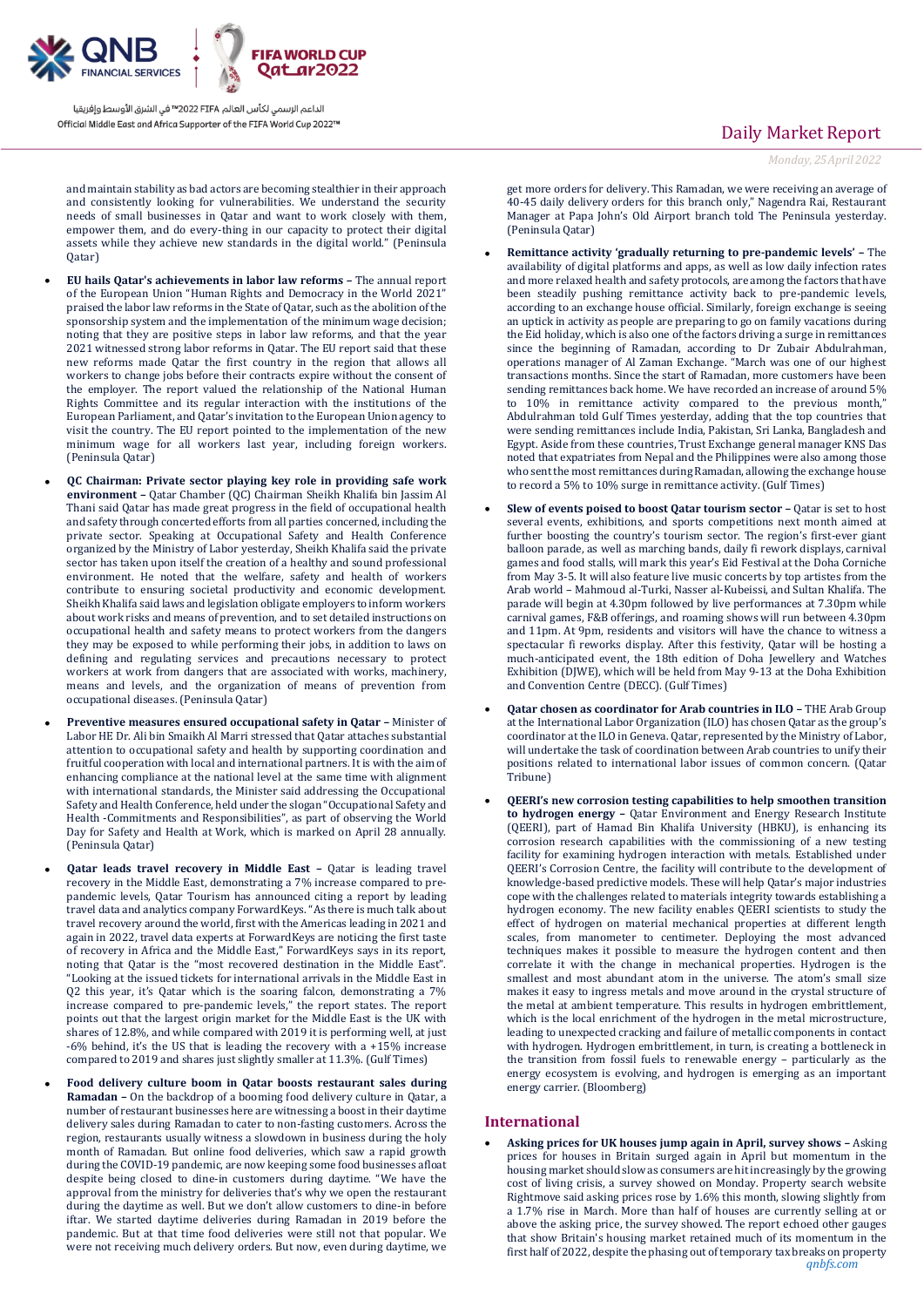

purchases in the second half of 2021. But with household budgets being squeezed by high inflation and tax rises, Rightmove had doubts about whether the housing market can keep up its recent strength - even though there is scant sign of a slowdown now. "While growing affordability constraints mean that this momentum is not sustainable for the longer term, the high demand from a large number of buyers chasing too few properties for sale has led to a spring price frenzy," Rightmove managing director Tim Bannister said. (Reuters)

- **China should act to ease COVID impact, boost growth over 5%, central bank official says –** China should take steps to soften the economic impact of COVID-19 and boost annual economic growth back above 5%, a top central bank official said on Sunday. Wang Yiming, a member of the Monetary Policy Committee of the People's Bank of China, told an economic forum the effective management of macroeconomic policies was critical in laying the foundation for the country to achieve the national growth target of around 5.5%. Gross domestic product rose 4.8% in the first quarter from the same period last year. Beijing should "actively and effectively" expand domestic demand, stabilize the country's industrial supply chains and manage market expectations, Wang said. His comments come as Shanghai - China's most populous city and most important economic hub - battles the country's biggest COVID outbreak. Shanghai's lockdown, which for many residents has lasted over three weeks, has fuelled frustration over access to food and medical care, lost wages, family separation and quarantine conditions. This has also dragged on the world's second-largest economy, with factory production disrupted by snarled supply chains and difficulties faced by locked-down residents returning to work. (Reuters)
- **Sources: Some Chinese state banks will cut deposit rates on Monday –** Some Chinese state banks, such as Bank of China and Bank of Communications, will cut deposit rate ceilings on Monday, joining smaller lenders, sources told Reuters. The planned cuts come a week after regulators encouraged smaller banks to lower the ceiling for their deposit rates. The moves will also coincide with China's reduction in banks' reserve requirements, effective on Monday. Bank of China will cut the rates for time deposits of 2-3 year tenors by roughly 10 basis points, according to two banking sources. Bank of Communications will make similar moves, said another source. Bank of China and Bank of Communications were not immediately reachable for comment outside working hours. It was not immediately clear if other state banks, including Industrial and Commercial Bank of China (ICBC), China Construction Bank (CCB) and Agricultural Bank of China will also cut deposit rates, but the sources say state lenders typically move in tandem on rate moves. Beijing has repeatedly urged banks to reduce borrowing costs for smaller companies in an economy hit by COVID-19 outbreaks, fallout from the Ukraine crisis, and capital outflows triggered by US monetary tightening. To prod banks to lend more, the PBOC has announced it would cut the reserve requirement ratio (RRR) for all banks by 25 basis points, effective from April 25. Rocky Fan, economist at Guolian Securities, said that cutting deposit rates could incentivize banks to reduce lending rates, by lowering their own borrowing costs. "One major reason banks are reluctant to cut loan rates now, is that the move would hurt their margins." Lower deposit rates are also conducive to more effective use of money, and will benefit consumption and investment, Fan added. In mid-April, the interest rate self-disciplinary mechanism, a top regulatory body overseen by the People's Bank of China, urged smaller lenders to lower deposit ceilings on time deposits by about 10 basis points, sources told Reuters. Banks including Industrial Bank and China Zheshang Bank have already made the adjustment, according to direct sources. (Reuters)
- **Macron gets second chance** Emmanuel Macron won another crack at convincing the French public that his pro-business, pro-European vision can work for them, after beating nationalist rival Marine Le Pen in Sunday's election. About half the French approve of his handling of the economy during the pandemic and his efforts to help end Russia's war in Ukraine. His [approval](https://www.bloomberg.com/news/terminal/R8FCA9T1UM0W)  [rating](https://www.bloomberg.com/news/terminal/R8FCA9T1UM0W) was at 51% in March and the euro rose in early trading in Sydney following the election result. (Bloomberg)

### **Regional**

 **Corporate tax to bolster UAE economy manifold –** The newly introduced corporate tax will strengthen the UAE's economy manifold as the country would attract well-meaning businesses and corporate behemoths, said Nimish Goel, country partner at WTS Dhruva Consultants. On January 31, 2022, the UAE announced plans to introduce corporate tax at a headline rate of 9% for taxable net income greater than Dh375,000. In addition, a different rate will be proposed for very large companies that are covered under the provisions of OECD Pillar2. This rate of tax could be 15%. The domestic corporate tax regime will be effective for financial years starting on or after June 1, 2023. The proposed tax rate is competitive and is comparable to global

# Daily Market Report

*Monday, 25April 2022*

low tax hubs. With the introduction of VAT in 2018, Country-by-Country Reporting, and ESR in 2019, the introduction of corporate tax was written on the wall. Goel said, "In my opinion, the introduction of corporate tax was imminent after OECD's Pillar1 and Pillar2 announcements to which UAE is a signatory. With a Global Minimum Tax proposed under Pillar2, the absence of a corporate tax in the country would have led the UAE to lose its share of tax, which anyways would have been collected by other countries. This would have led UAE to finance the other country, instead of financing the foreign companies based in the UAE. Further, for UAE to remain a dominant force in attracting foreign capital, it was critical to remove the country's image as a tax haven and put in place measures that make UAE a true attraction for global investment." (Zawya)

- **Expo 2020 leaves promising imprints on the UAE economy –** Expo 2020 Dubai has strengthened the leadership of the logistics sector and transport and shipping services in the UAE and Dubai in particular, by virtue of the infrastructure of the UAE, including land roads, seaports, airports, and facilities granted to investors. Thus, the country achieved advanced ranks globally in important logistical indicators such as "Agility", not to mention the acceleration of trade and supply chain movement during the past year 2021, despite the significant repercussions caused by the "pandemic". There is no doubt that mobility is one of the main pillars of the largest event in the history of the UAE and the region in general, which provided opportunities to facilitate communication between people and the exchange of ideas and goods, in addition to facilitating access to markets, knowledge and innovations. The logistics sector in the UAE witnessed positive trends throughout the period of "Expo 2020"; As the country has enhanced the value of its foreign trade, and DB World has enhanced its handling in the region through its most important port in the region, Jebel Ali, and the UAE has also been able to find a leading place in the world's major economies and in service and logistical indicators. (Bloomberg)
- **Bahrain's GFH to cross-list shares on Abu Dhabi Securities Exchange in May –** Bahrain's GFH Financial Group on Sunday plans to cross-list its shares on the Abu Dhabi Securities Exchange (ADX) in May 2022, making it the group's fourth regional listing. The financial group's shares already trade on the Bahrain Bourse (BHB), Dubai Financial Market (DFM) and Boursa Kuwait (BK). Current shareholders of the Group will be able to transfer shares from existing markets where they hold shares to ADX. Its shares closed at Dh1.17 per share on Friday, down 0.84%, on the Dubai bourse. (Bloomberg)
- **BAB: Bahrain's outlook upgrade points to improved finances –** Moody's raising Bahrain's sovereign rating from negative to stable and confirming its credit rating at B2, validates that the kingdom's financial and economic conditions have improved, said the Bahrain Association of Banks (BAB). Dr Waheed Al Qassim, BAB's CEO, emphasized the significance of Moody's upgrade, which came as a result of high oil prices since early 2021 and its expectations that oil prices will remain high in the coming years. This will result in a more balanced budget and reduce pressure on liquidity and the accumulation of public debt, he said. This is in addition to the government's commitment to implement a fiscal balancing program, which raises the potential of additional financial assistance from neighboring GCC sovereign states in a timely manner if necessary. (Bloomberg)
- **Omanization: Over 10,000 citizens replace expats in various jobs –** More than 10,000 citizens were employed in the government and private sectors in the first three months of 2022, replacing expatriate workers who were earlier holding these positions. Oman TV reported that 10,017 male and female citizens were employed in the government and private sectors in the first quarter of this year out of the target of 35,000 jobs for 2022. (Zawya)
- **New investment opportunities to be announced today in Oman –** The Ministry of Commerce, Industry, and Investment Promotion (MOCIIP), in cooperation with the government and private sectors, will launch 18 investment opportunities in the tourism and waste management sectors at Oman Convention and Exhibition Center on Sunday, April 24. The announcement will be made in the presence of Salem bin Mohammed al Mahrouqi, Minister of Heritage and Tourism, officials, ambassadors, and representatives of several private sector companies, businessmen, and investors. This launch is part of the ministry's initiatives to find investment opportunities in various sectors, in partnership with the Muscat National Development and Investment Company (ASAS), the Omani Tourism Development Company (Omran), the Omani Environmental Services Holding Company (Bee'ah), and the Jabal Busher Heights Real Estate Development Company, where some investment opportunities are available for feasibility studies and market assessment studies. Through these initiatives and plans, the ministry aims to attract qualitative investments in the sectors of economic diversification, create an appropriate environment for the success and development of all investments, and empower the private sector to invest. The investment opportunities will also be published through the Invest in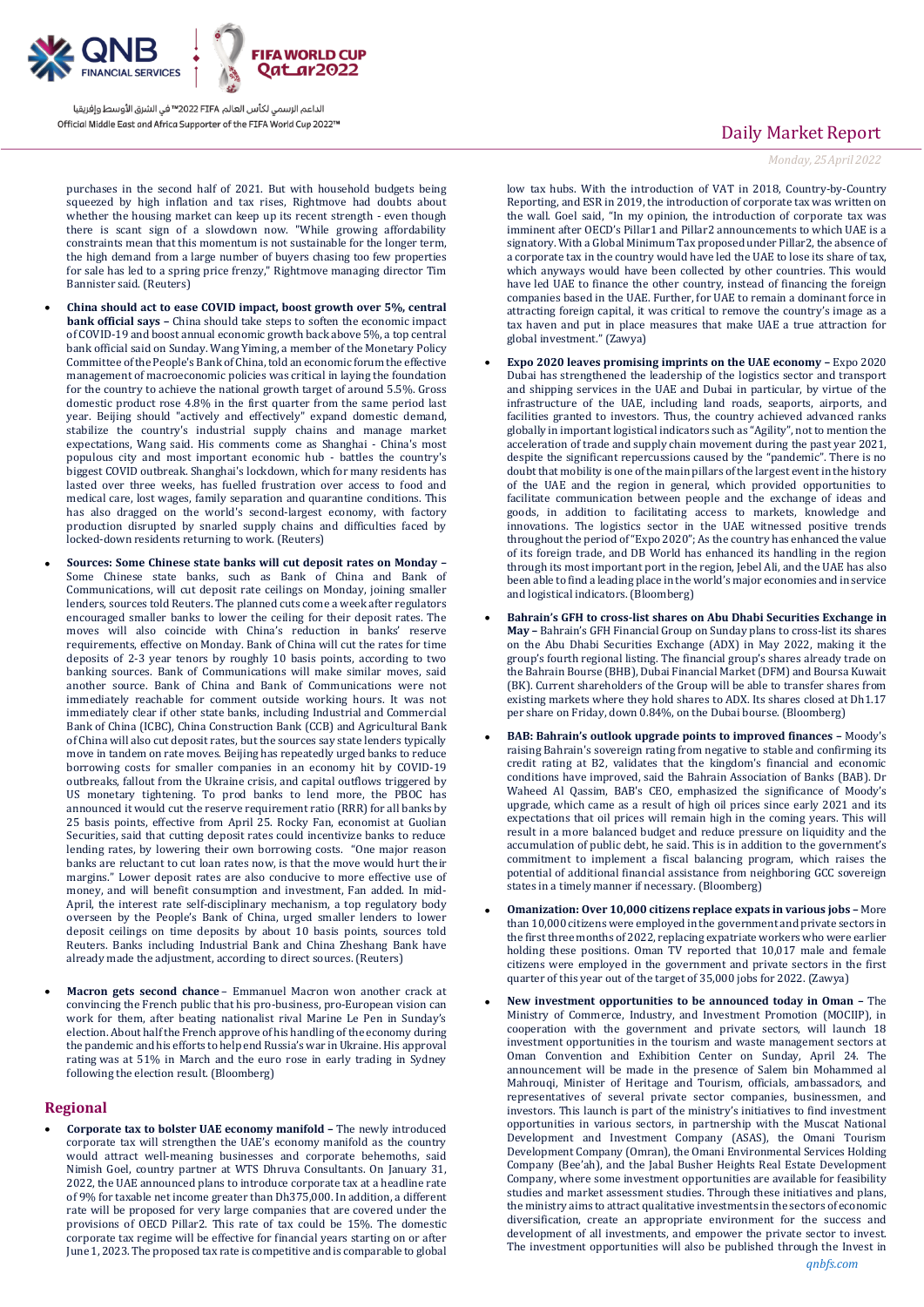

Daily Market Report

*Monday, 25April 2022*

Oman platform, and those wishing to invest can enter via https://investinoman.om/ and register. They can also access 72 other investment opportunities on that platform. The Sultanate has made many facilities to bring investment to the Sultanate of Oman, including updating the foreign capital investment law, allowing 100% ownership, and many incentives and guarantees for the foreign investor. An investor residence program for investment in the Sultanate was launched for periods ranging from 5 to 10 years, subject to extension as per procedures. (Zawya)

- **Oman's sovereign wealth fund splits into two portfolios –** The Oman Investment Authority has split its assets into local and foreign portfolios, the state news agency said on Sunday. Abdulsalam al-Murshidi head of the Omani Investment Authority said the "Generation Portfolio", which consists of foreign assets and some local assets in various instruments including public and private markets, in addition to real estate, aims at achieving the greatest returns for future generations, the news agency reported. The "National Development Portfolio" is concerned with managing local assets and more than 160 Omani companies, and aims to contribute to the growth and development of the economy, in addition to supporting the state's general budget through dividends, privatization proceeds, and treasury management. Oman established the Oman Investment Authority in 2020 to own and manage most of its sovereign wealth fund and finance ministry assets. (Reuters)
- **Growth expected in Kuwait economy by 5.8% in 2022 –** The Kuwaiti economy is expected to increase by 5.8% in 2022, and about 3.8 percent in 2023, supported by the growth of non-oil sectors and an increase in the production in the oil sector, reports Al-Rai daily. According to the "Arab Economic Prospects" report issued by the Arab Monetary Fund, which includes expectations of the overall economic performance of Arab countries on a number of levels in the years 2022 and 2023, it is expected that the pace of Kuwait's economic growth will be affected by the surrounding conditions. The economic activity in Kuwait will return to the pre-pandemic level by 2023, in conjunction with the recovery of oil production in 2022 on the background of increased production in accordance with the decisions of the Organization of Petroleum Exporting Countries (OPEC), and the continued recovery of the nonoil sector. (Zawya)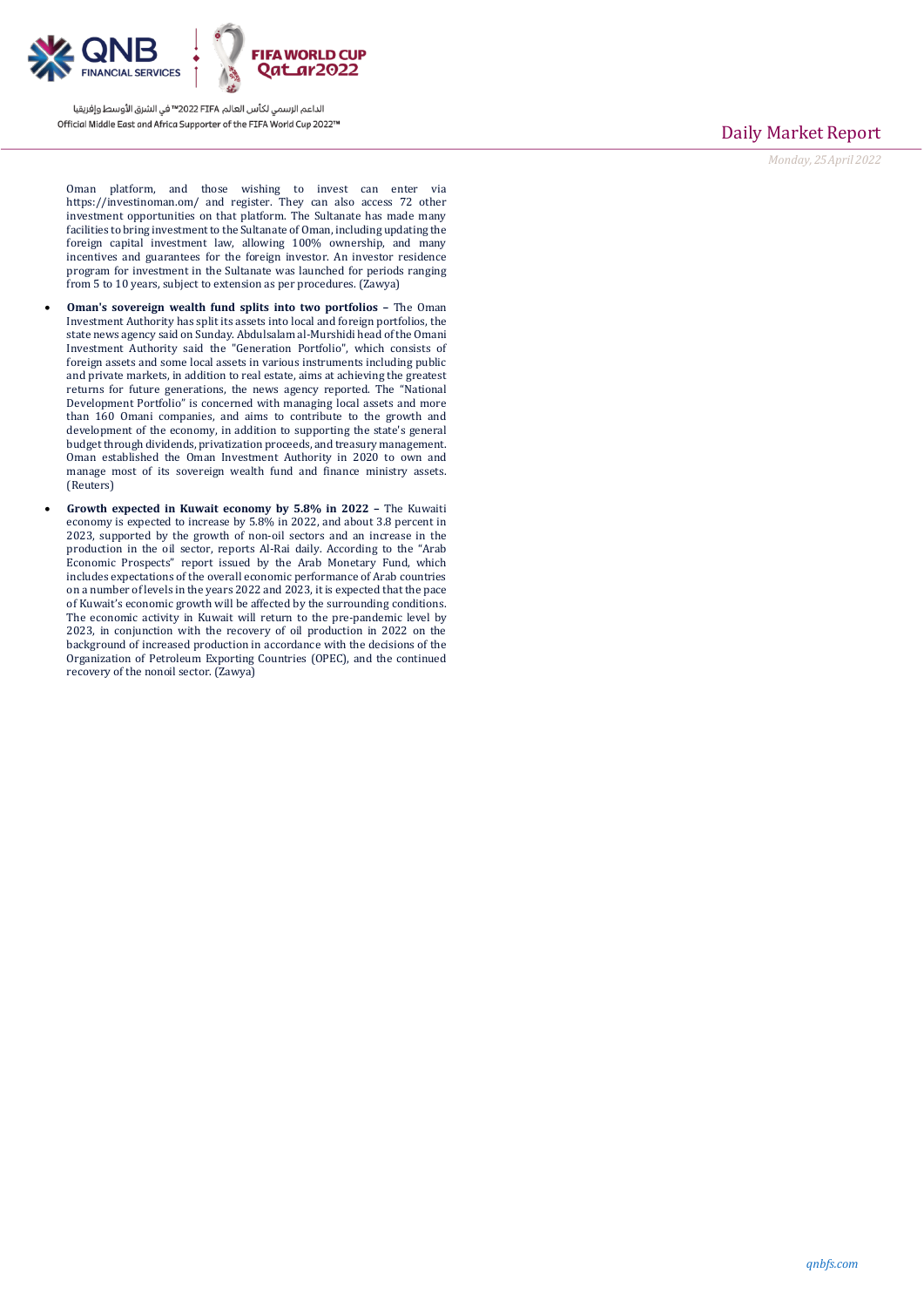

# Daily Market Report

*Monday, 25April 2022*



**Daily Index Performance**



*Source: Bloomberg*

| Close (\$) | 1D%   | WTD%  | YTD%  |
|------------|-------|-------|-------|
| 1,931.60   | (1.0) | (2.4) | 5.6   |
| 24.14      | (2.1) | (5.5) | 3.6   |
| 106.65     | (1.6) | (4.5) | 37.1  |
| 102.07     | (1.7) | (4.6) | 35.7  |
| 6.59       | (4.2) | (4.5) | 80.1  |
| 128.50     | (3.2) | (6.0) | 14.5  |
| 156.50     | 1.3   | 9.0   | 12.4  |
| 1.08       | (0.4) | (0.2) | (5.1) |
| 128.50     | 0.1   | 1.6   | 11.7  |
| 1.28       | (1.5) | (1.7) | (5.1) |
| 1.04       | (0.4) | (1.5) | (4.7) |
| 0.72       | (1.8) | (2.0) | (0.3) |
| 101.22     | 0.6   | 0.7   | 5.8   |
| 118.69     | 0.0   | 0.0   | 58.9  |
| 0.21       | (3.7) | (2.0) | 16.2  |
|            |       |       |       |

*Source: Bloomberg*

| <b>Global Indices Performance</b>                                  | <b>Close</b> | $1D\%*$ | $WTD\%*$ | YTD%*  |
|--------------------------------------------------------------------|--------------|---------|----------|--------|
| <b>MSCI</b> World Index                                            | 2,882.45     | (2.6)   | (2.6)    | (10.8) |
| DJ Industrial                                                      | 33,811.40    | (2.8)   | (1.9)    | (7.0)  |
| S&P 500                                                            | 4,271.78     | (2.8)   | (2.8)    | (10.4) |
| NASDAQ 100                                                         | 12,839.29    | (2.5)   | (3.8)    | (17.9) |
| STOXX 600                                                          | 453.31       | (2.4)   | (1.8)    | (12.0) |
| <b>DAX</b>                                                         | 14,142.09    | (3.1)   | (0.5)    | (15.2) |
| <b>FTSE 100</b>                                                    | 7,521.68     | (2.9)   | (2.9)    | (3.4)  |
| CAC <sub>40</sub>                                                  | 6,581.42     | (2.6)   | (0.5)    | (12.9) |
| Nikkei                                                             | 27,105.26    | (1.8)   | (1.9)    | (15.9) |
| <b>MSCIEM</b>                                                      | 1,075.60     | (1.0)   | (3.4)    | (12.7) |
| <b>SHANGHAI SE Composite</b>                                       | 3,086.92     | (0.6)   | (5.8)    | (17.1) |
| <b>HANG SENG</b>                                                   | 20,638.52    | (0.2)   | (4.1)    | (12.3) |
| <b>BSE SENSEX</b>                                                  | 57,197.15    | (1.5)   | (2.5)    | (4.4)  |
| Bovespa                                                            | 111,077.51   | (6.3)   | (5.9)    | 23.1   |
| <b>RTS</b><br>$mT = -1$ and $mT = -1$<br><b>Contract</b><br>$\sim$ | 928.30       | (3.4)   | (2.8)    | (41.8) |

*Source: Bloomberg (\*\$ adjusted returns)*